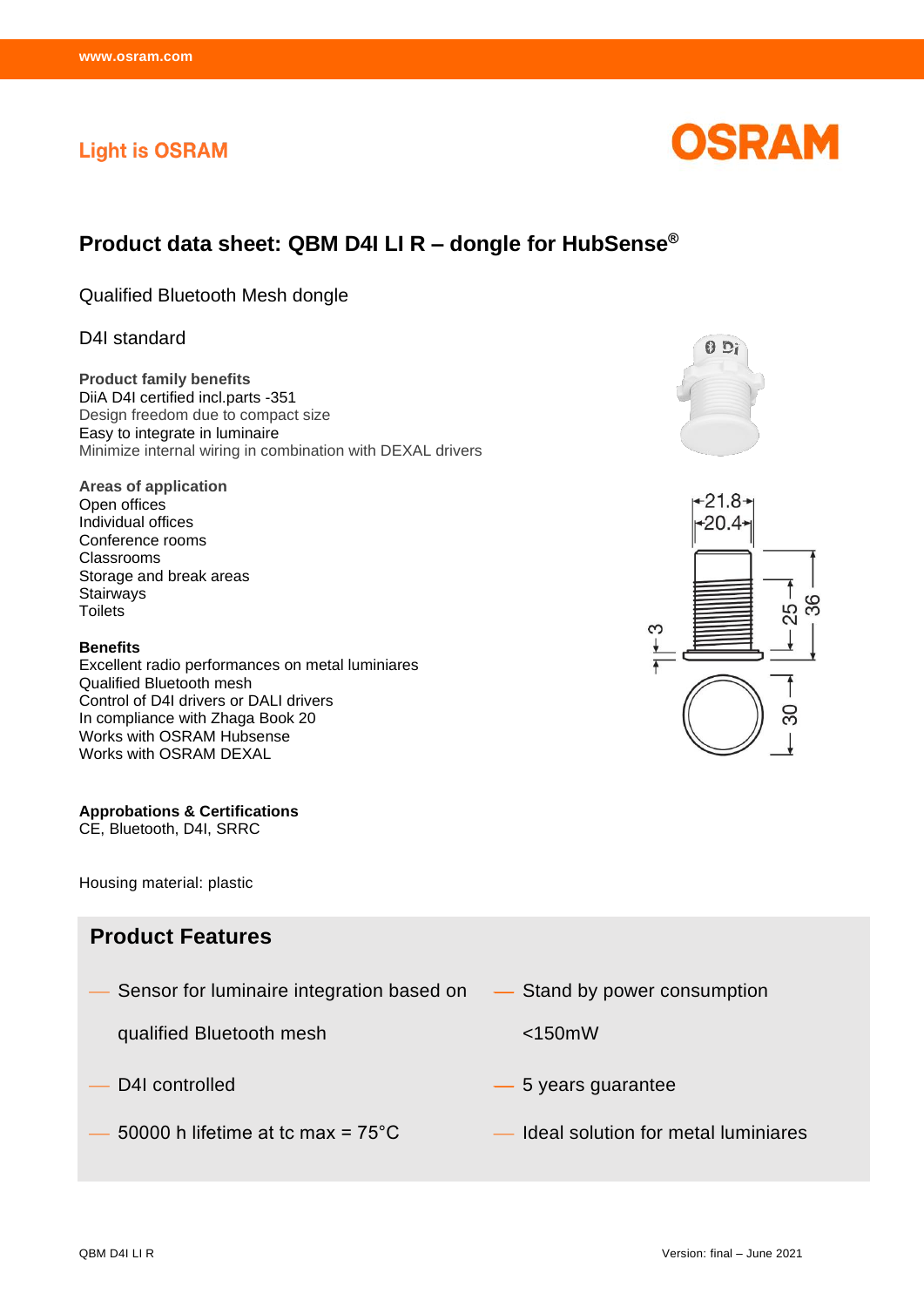## **Electrical Specifications**

| <b>Item</b><br><b>Value</b><br><b>Unit</b><br><b>Remarks</b> |                                                 |                 |                 |                                                                         |  |
|--------------------------------------------------------------|-------------------------------------------------|-----------------|-----------------|-------------------------------------------------------------------------|--|
| INPUT/OUTPUT                                                 | Rated voltage                                   | $12 - 22.5$     | Vdc             | According to D4I standard                                               |  |
|                                                              | Average input current                           | 10              | mA              |                                                                         |  |
|                                                              | Peak input current                              | 30              | mA              | 250 mA max as per DALI standard                                         |  |
|                                                              | <b>Power Consumption</b>                        | < 150           | mW              |                                                                         |  |
|                                                              | Radio frequency                                 | 2.4             | GHz             |                                                                         |  |
|                                                              | Max Tx Power                                    | $+4$            | dBm             | $2.512$ mW                                                              |  |
|                                                              | Wireless protocol                               |                 |                 | Qualified Bluetooth mesh provided by SILVAIR                            |  |
|                                                              | Range                                           | 10              | m               | Line of sight                                                           |  |
| <b>CAPABIL</b><br>ITIFS                                      | Control                                         | D <sub>4</sub>  |                 |                                                                         |  |
|                                                              | Number of connected drivers                     | 1 to $4$        |                 | D4I LED drivers                                                         |  |
|                                                              | Installations                                   |                 |                 | Luminaire integration and false ceilings                                |  |
|                                                              | Reset                                           |                 |                 | Magnet                                                                  |  |
|                                                              | <b>LEDs indicator</b>                           |                 |                 | Blue x 1, Red x 1 (pairing, connected & etc. indications)               |  |
|                                                              | Ambient temperature range ta                    | $-20+50$        | $^{\circ}$ C    |                                                                         |  |
|                                                              | Maximum case temperature t <sub>c</sub>         | 60              | $^{\circ}$ C    | (50,000 hrs lifetime at max. Ta = $50^{\circ}$ C / Tc = $60^{\circ}$ C) |  |
|                                                              | Max. case temp. in fault condition              | 110             | $^{\circ}$ C    |                                                                         |  |
| ENVIRONMENT                                                  | Storage temperature range                       | $-20+70$        | $\overline{C}$  |                                                                         |  |
|                                                              | <b>Operating humidity</b>                       | 090             | $\%$            |                                                                         |  |
|                                                              | Storage humidity                                | 095             | $\%$            | Not condensing                                                          |  |
|                                                              | Environmental rating                            | Indoor          |                 |                                                                         |  |
|                                                              | IP rating                                       | <b>IP 54</b>    |                 | Gasket included                                                         |  |
|                                                              | <b>Expected lifetime</b>                        | 50'000          | h               |                                                                         |  |
| AND                                                          | Screw thread length                             | $\overline{25}$ | mm              | Ta=50°C or Tc=60°C                                                      |  |
|                                                              | Length                                          | 43.5            | mm              |                                                                         |  |
|                                                              | Diameter internal                               | 21.8            | mm              |                                                                         |  |
|                                                              | Diameter external                               | 28              | mm              |                                                                         |  |
|                                                              | Protrusion                                      | 3               | mm              |                                                                         |  |
|                                                              | Mounting hole diameter                          | $22 - 23$       | mm              |                                                                         |  |
|                                                              | Product weight                                  | 130             | a               |                                                                         |  |
| dimensions <i>i</i><br>Weight                                | Wire preparation length, input side             | 79              | mm              | 2218 AWG                                                                |  |
|                                                              | Cable cross section, input side                 | 0.250.75        | mm <sup>2</sup> |                                                                         |  |
|                                                              | Maximum allowed cable length                    | 10              | m               |                                                                         |  |
| <b>STANDRDS</b>                                              | <b>CE</b>                                       |                 |                 |                                                                         |  |
|                                                              | LVD:                                            |                 |                 |                                                                         |  |
|                                                              | EN61347-2-11                                    |                 |                 |                                                                         |  |
|                                                              | EMC:                                            |                 |                 |                                                                         |  |
|                                                              |                                                 |                 |                 |                                                                         |  |
|                                                              | EN 301 489-1                                    |                 |                 |                                                                         |  |
|                                                              | EN 301 489-17                                   |                 |                 |                                                                         |  |
|                                                              | EN 50581                                        |                 |                 |                                                                         |  |
|                                                              | EN 62479                                        |                 |                 |                                                                         |  |
|                                                              | EN 300 328                                      |                 |                 |                                                                         |  |
|                                                              | DALI 2:                                         |                 |                 |                                                                         |  |
|                                                              | EN IEC 62386-101, EN IEC 62386-103 and D4i Part |                 |                 |                                                                         |  |
|                                                              | 351                                             |                 |                 |                                                                         |  |
|                                                              | <b>RoHS &amp; REACH compliance</b>              |                 |                 |                                                                         |  |
|                                                              | <b>SRRC</b>                                     |                 |                 |                                                                         |  |
|                                                              |                                                 |                 |                 |                                                                         |  |